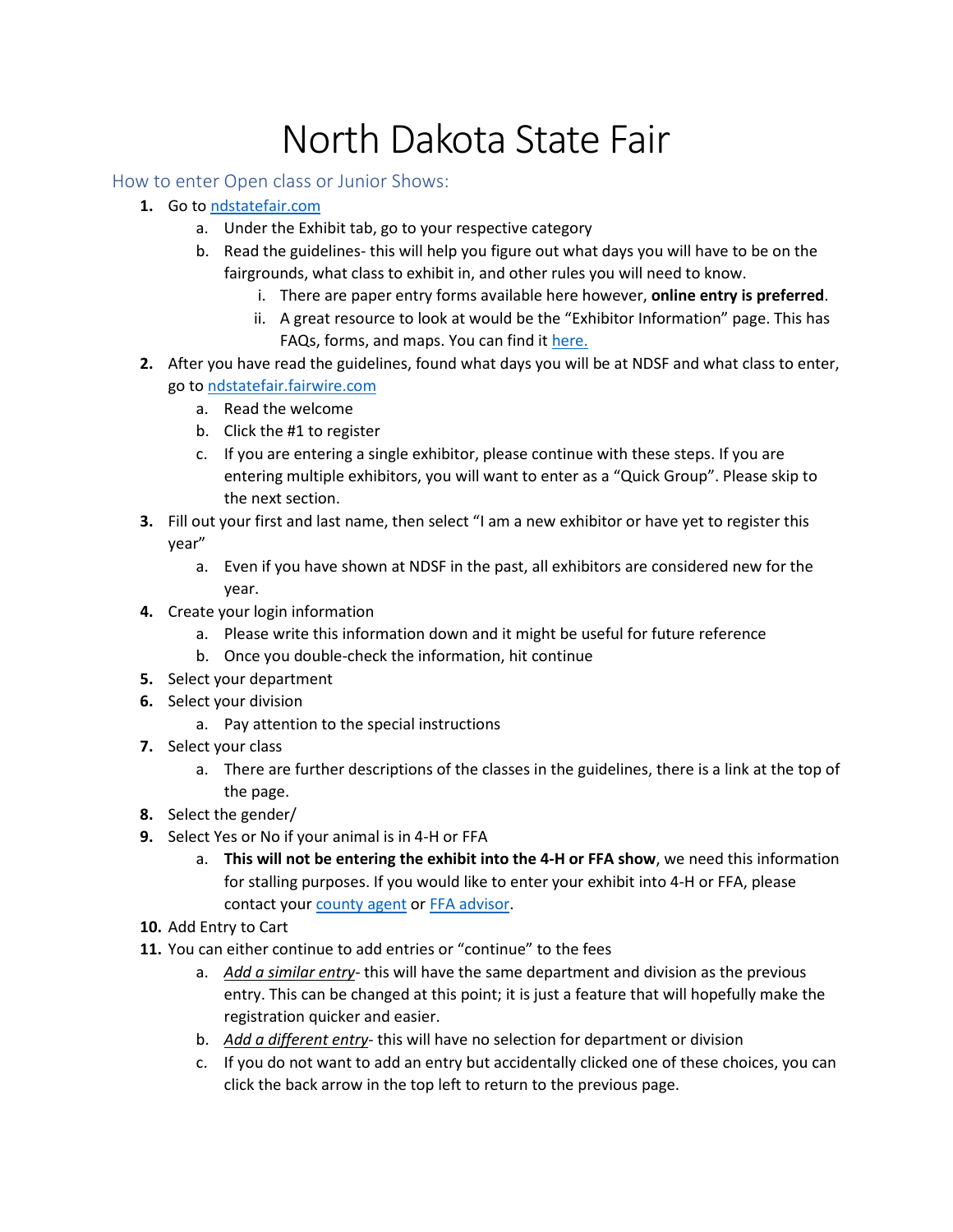- **12.** After your entries are added, the next step is the "items". Clicking the continue button it will bring you to this page. You can purchase your gate passes, stall fees, and vehicle passes here.
	- a. Reminder: if you are exhibiting a beef animal, add your beef stall fee here.
	- b. Only one (1) Livestock Load/Unload Pass will be given to each family. These are free. The rules and regulations with this pass are explained in the Exhibitor handbook on page 5 and th[e FAQs website page.](https://ndstatefair.com/exhibitor-information/)
- **13.** Once you have all items you need added, click continue.
- **14.** That will bring you to the final review page. This will have every entry you are entering as well as the items you want to purchase. This step is crucial to check for errors, it is much easier to fix the errors at this step than once they are entered.
	- a. If you forgot an entry, you can click the "+ Add more entries"
	- b. You can save your cart for later. (Entries will not be entered until the check-out process is complete)
	- c. If you want to continue will the entry process, click check-out.
- **15.** This will bring you to the payment information page. Enter payment information, then confirm.
- **16.** Congratulations you have successfully entered to exhibit at the North Dakota State Fair.
	- a. You will be receiving a confirmation email shortly

## How to enter as a Quick Group:

- **1.** After completing Steps 1 and 2 of the section above, under the registration page there is a tip. This includes a link to the Quick Group log-in.
- **2.** Enter a username and select "I am a new group"
- **3.** Create login information
	- a. Enter an email as you will receive a confirmation email later on
	- b. Write this information down as it might be useful in the future
- **4.** Click continue until you are at the "Account Information" page
- **5.** Click "Begin adding Exhibitors and Entries"
- **6.** Enter the first and last name of your first exhibitor, then select this is a new exhibitor
	- a. The only time you would select "This exhibitor has already been registered" is if you have finished the entering process once and need to go back to enter more.
- **7.** Enter exhibitors' information
- **8.** Select your department
- **9.** Select your division
	- a. Pay attention to the special instructions
- **10.** Select your class
	- a. There are further descriptions of the classes in the guidelines, there is a link at the top of the page.
- **11.** Select the gender/
- **12.** Select Yes or No if your animal is in 4-H or FFA
	- a. **This will not be entering the exhibit into the 4-H or FFA show**, we need this information for stalling purposes. If you would like to enter your exhibit into 4-H or FFA, please contact your [county agent](https://www.ndsu.edu/agriculture/extension/county-extension-offices) or [FFA advisor.](https://www.ndffa.org/teacher-directory)
- **13.** Add Entry to Cart
- **14.** You can either continue to add entries or "continue" to the fees